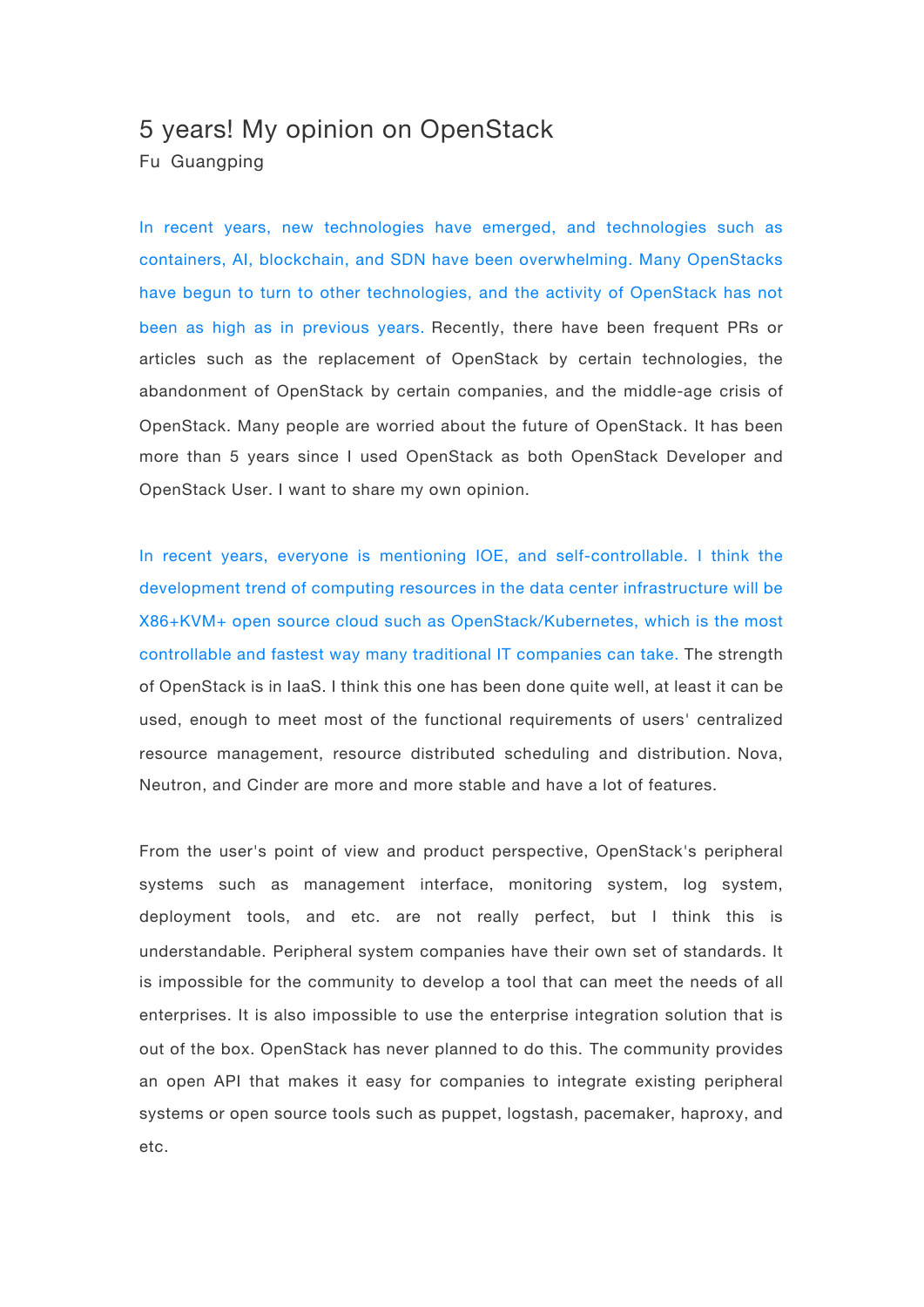Those systems which can not set as standards are difficult to be open source, as they might be tied to one or a few homes. Take the example of OpenStack's highly availability. Assuming that the community decides to use pacemaker, many companies are definitely not willing to use it. They must consider the questions, why should we use pacemaker? In case there is a problem with the pacemaker, what should we do? There are a bunch of people who complain OpenStack. We now have a set of OpenStack using a layer of virtual machine to achieve high availability of virtual machines. The problem of memory leaks has not been solved. After eating memory, we have to restart periodically. So the community can't do this, but in the documentation there is an introduction to using OpenPace to make OpenStack high availability, which is enough.

I agree with the UNIX design philosophy, so-called Do one thing, and do it well. There are no commands or tools in Linux that can solve all your problems, but in combination of the commands, it can. And the OpenStack API is like a pipeline. Someone had previously complained about Linux. Why isn't there a standard IDE, set development, compilation, debugging, and packaging? I argued at the time that there was no need for this. I wouldn't say how many tools would be so bloated, and the way I made it would be sure to be all picky. Would users like it? So Linux does not currently have a standard so-called official IDE, but there are many open source and vendor-developed IDEs. Many of these tools are inseparable from vim, gcc, gdb, such as DevC++. OpenStack is like the current Linux kernel. You should never expect OpenStack to be an all-in-integrated-solution. It will help you to make a mirror and install thousands of nodes in a U-disk, and then with it you can monitor all systems and help you handle all kinds of logs. What do you want manufacturers to offer? First of first, the OpenStack community is not a company, don't take OpenStack as Party B, it is not a coolie. As far as people's nature is concerned, everyone wants to do core functions rather than those who are not thankful, why do you have such expectation to a community?

Regarding OpenStack stability issues, many people do not distinguish whether the root cause is a failure from lower systems or a platform failure. I have encountered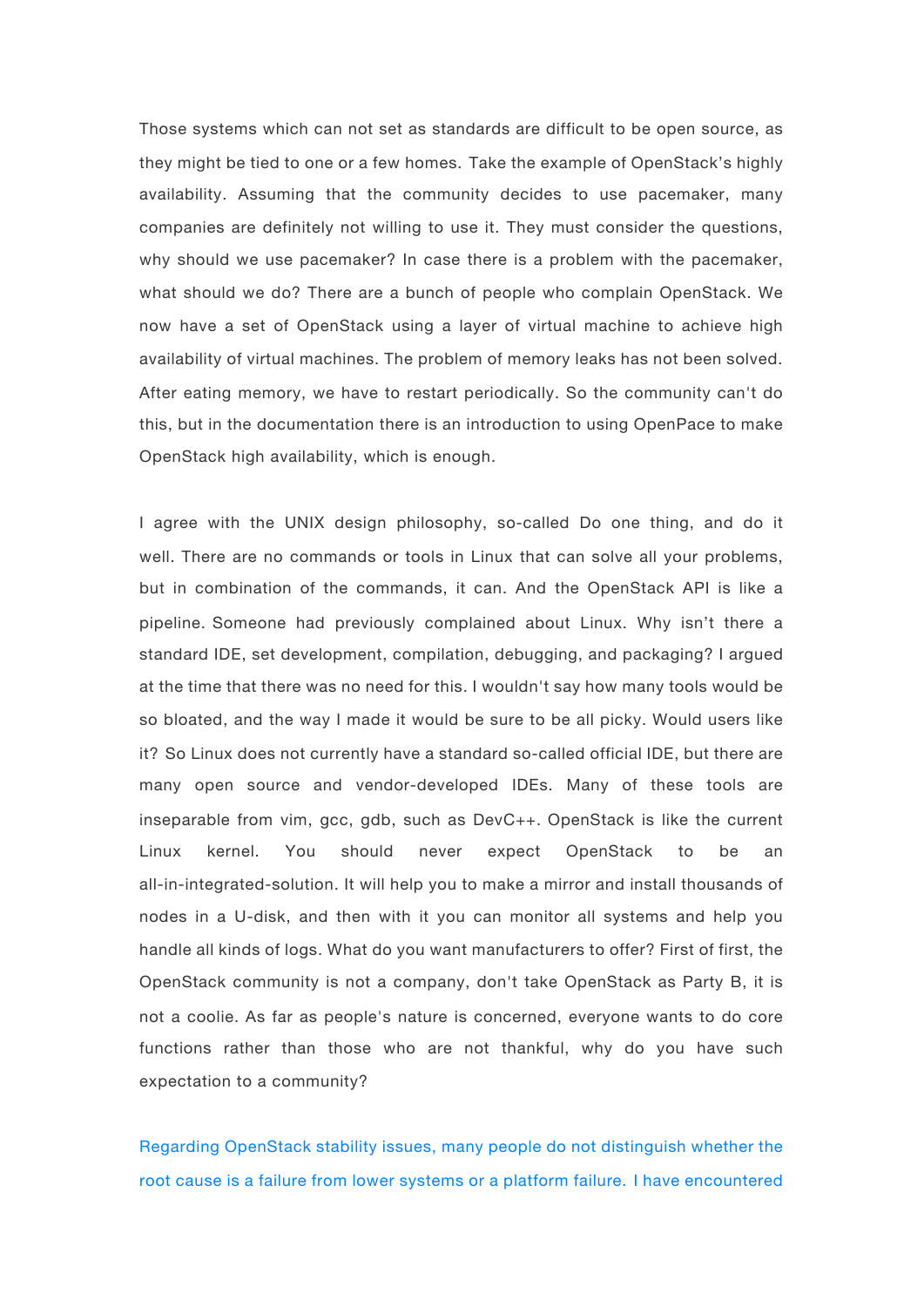many problems in solving customer problems before, and found that many of them are caused by the underlying network, storage, middleware (message queue, database). In some old versions of OpenStack, the virtual machine may be stuck in a state due to Nova's message loss or the state of Nova and Cinder volume is inconsistent, which may cause the disk to be unloaded. The new version of OpenStack itself has improved a lot. In addition, each component of OpenStack can basically achieve A-A high availability. For example, the API service implements instance redundancy through load balance, and the RPC service itself supports multi-instance deployment. In the new version, cinder-volume also supports A-A high availability through distributed lock. With the shared storage, nova-compute hangs the virtual machine and can also trigger the evacuation migration to implement the virtual machine HA. Coupled with the monitoring system guarantee, the probability that the real OpenStack platform itself will hang up for no reason is not big. Even if some services of OpenStack hang up, the underlying storage and network will not affect the business operation. In other words, to ensure the stability of the OpenStack platform, you first need to ensure the stability of the underlying storage and network. Storage instability can be changed for commercial storage, ovs instability can use Linux Bridge, and even the hardware SDN can be used to replace Neutron. The whole core only retains the API. In short, which one can't feel it, just change it and feel that it can't be fooled. OpenStack is not bound. You are free to combine, and the technical selection in the early planning is very important. Everyone often compares the stability of VMware and OpenStack. Many people say that VMware is very stable, and OpenStack is a problem. For the time being, is it reasonable to compare between OpenStack and VMware? Do you think the underlying hardware is quite comparable when comparing? How much money for VMware, with Netapp, EMC commercial storage, and how much OpenStack with open source free Ceph storage is. When Ceph was not very stable in the past few years, there were often problems with clusters being unavailable, and many people blamed OpenStack.

Of course, there is not a 100% stable system. OpenStack is already a very complex distributed system, and the technologies covered include a huge technical ecosystem of hardware, operating system, network, architecture,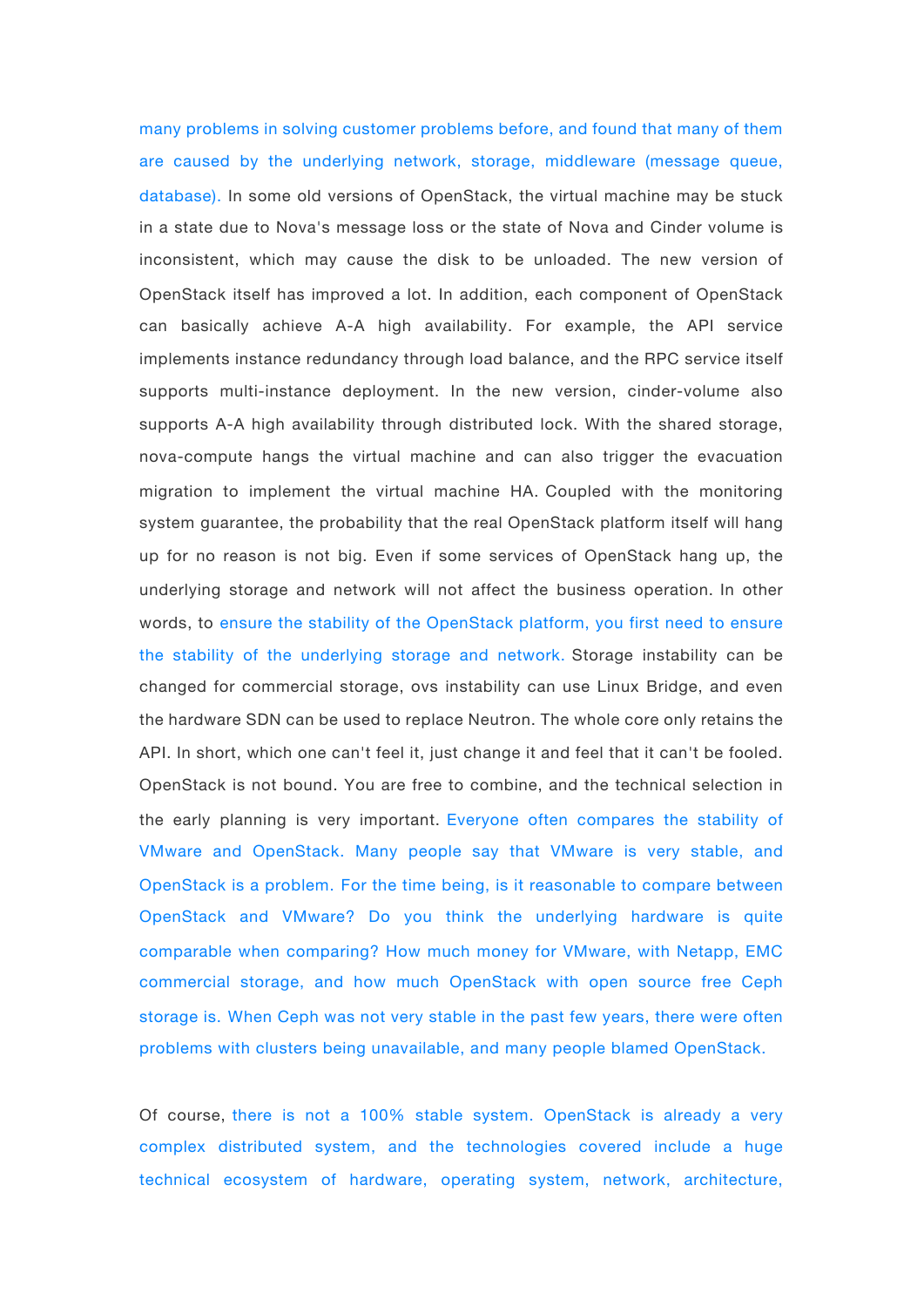distributed, virtualization, etc., which need a strong level of operation and maintenance. Many people say that OpenStack is too complicated and difficult to operate. I would like to ask which distributed system can be done without complicated and difficult to operate. Hadoop and Spark which system is really operated and not delaminated. The root cause of Operation and Maintenance OpenStack is not because it is complicated, but because of its nature. As an IaaS solution, it requires the skill level of the operation and maintenance personnel to include traditional servers, data centers, distributed, virtualized, and network. Architecture, operating system, automation, database, high availability, message queues, etc., both traditional and modern technologies. High-level services such as Trove also need to understand the operation and maintenance of the database. In fact, many operators and implementers who can't hold OpenStack are really difficult to have these capabilities at the same time. They often don't understand the network of the operating system, do not understand the operating system of the network, understand the network and only understand the underlay tradition. The network does not understand overlay, do not understand SDN, even if it is difficult to find a system that understands the operating system and understands the network, does not understand the underlying virtualization, does not understand the database, relying on a few people can not be able to stand up. Don't think that creating a DevStack or referring to an online tutorial to deploy an OpenStack feels that OpenStack is very simple. I feel confident that one person can get everything in OpenStack. When I have a real accident, I can't find a clue. Is it impossible to determine the OpenStack platform? It is obvious that the underlying network is faulty or the storage is hung. When you see a bunch of OpenStack services ERROR, OpenStack is really bad. Really able to hold OpenStack, must rely on multiple teams to coordinate operation and maintenance and support, big companies are okay, many small companies are difficult to have such a complete operation and maintenance team, often one person or several people are responsible for the communication of the entire project Implement the entire cycle of delivery, testing, operation and maintenance. At least one big company in China has done a good job, and the automated deployment and automated operation and maintenance platform has done a good job. At least our environment has not had any major problems.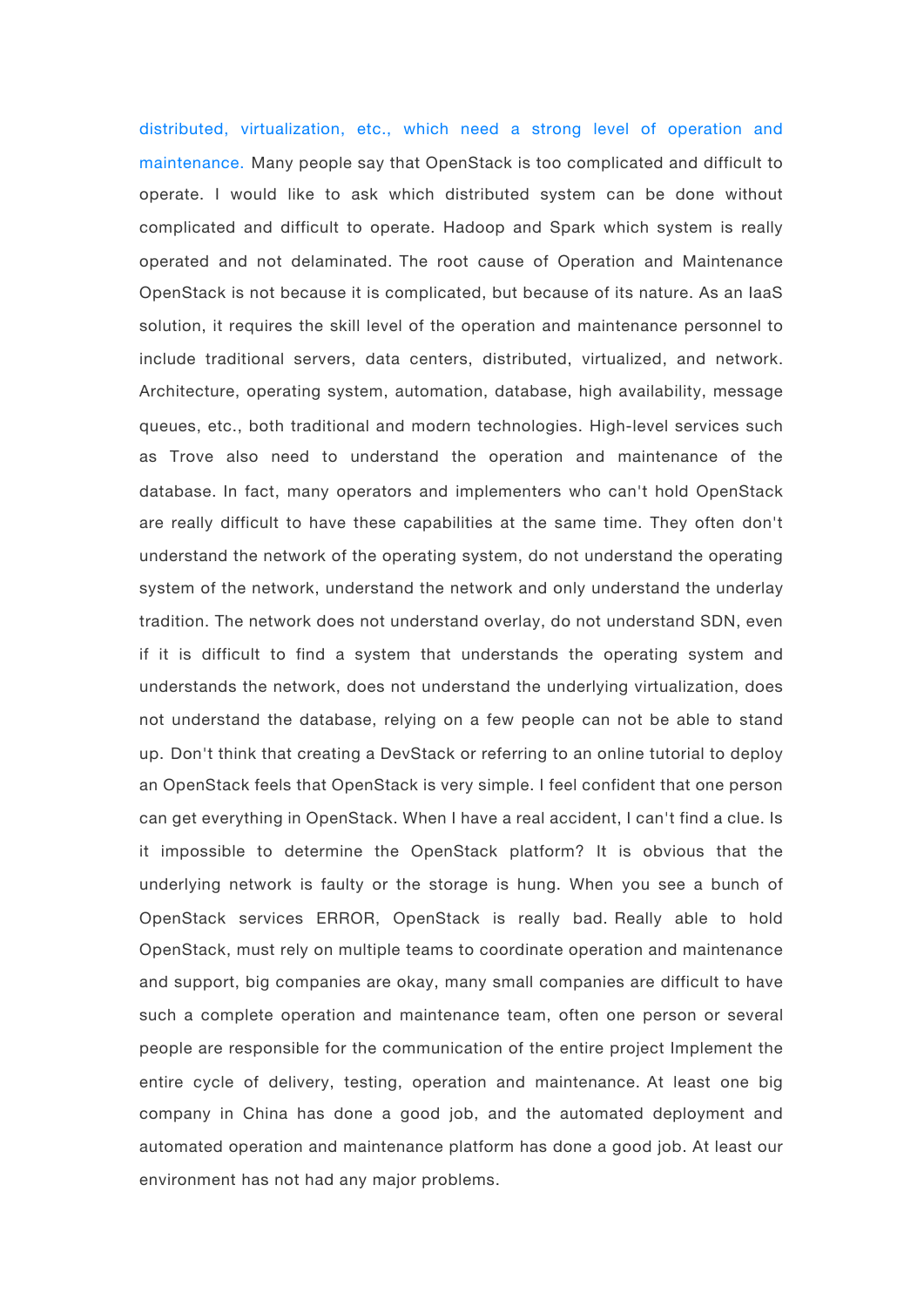Users should treat and accept OpenStack fairly. They should not be prejudiced. I have encountered many customers who started to vomit OpenStack instability, unreliable, and zero tolerance as long as OpenStack has problems. But vcenter out of the question feels taken for granted, after all, there is a large company endorsed by Vmware, and who is endorsing OpenStack?

Also talk about some other OpenStack IaaS+ projects and PaaS related advanced services, such as Trove, Magnum, Sahara, vision and design concepts are very good, very valuable, expand the ecology, but also reflects the community's open mind, mind Patterns and ecological awareness, rather than having to threaten to replace who is fighting for your life, but some projects are not really good, for many reasons. The user thinks that OpenStack is mixed, and the energy is scattered. I think that there are not enough people (many people turn to the container, AI) and the user just needs to be less focused (the deployment of OpenStack will definitely use the virtual machine, but not necessarily the container and big data) There are two important reasons. After all, the higher the level, the more options you can combine, the more dispersed the users, the fewer people you use, the less feedback you have, and the fewer developers you invest. The many OpenStack projects are basically One or two people insist on maintaining.

OpenStack has never promised to be a public cloud like AWS, so don't blame OpenStack comparing AWS. Think about how many years AWS has taken. OpenStack also has no promise to make a private cloud better than Vmware. What OpenStack can do, in addition to OpenStack itself provides a core, what it can provide depend on the company's skills. I think there are several domestic public clouds based on OpenStack that are not bad, and some companies that do private cloud delivery based on OpenStack are also good. Don't expect OpenStack to be a public cloud or provide cloud solution out of the box.

Some people say that the community is not well managed, and the utilitarianism is too strong. The Openstack community engages in the statistics of commits. It is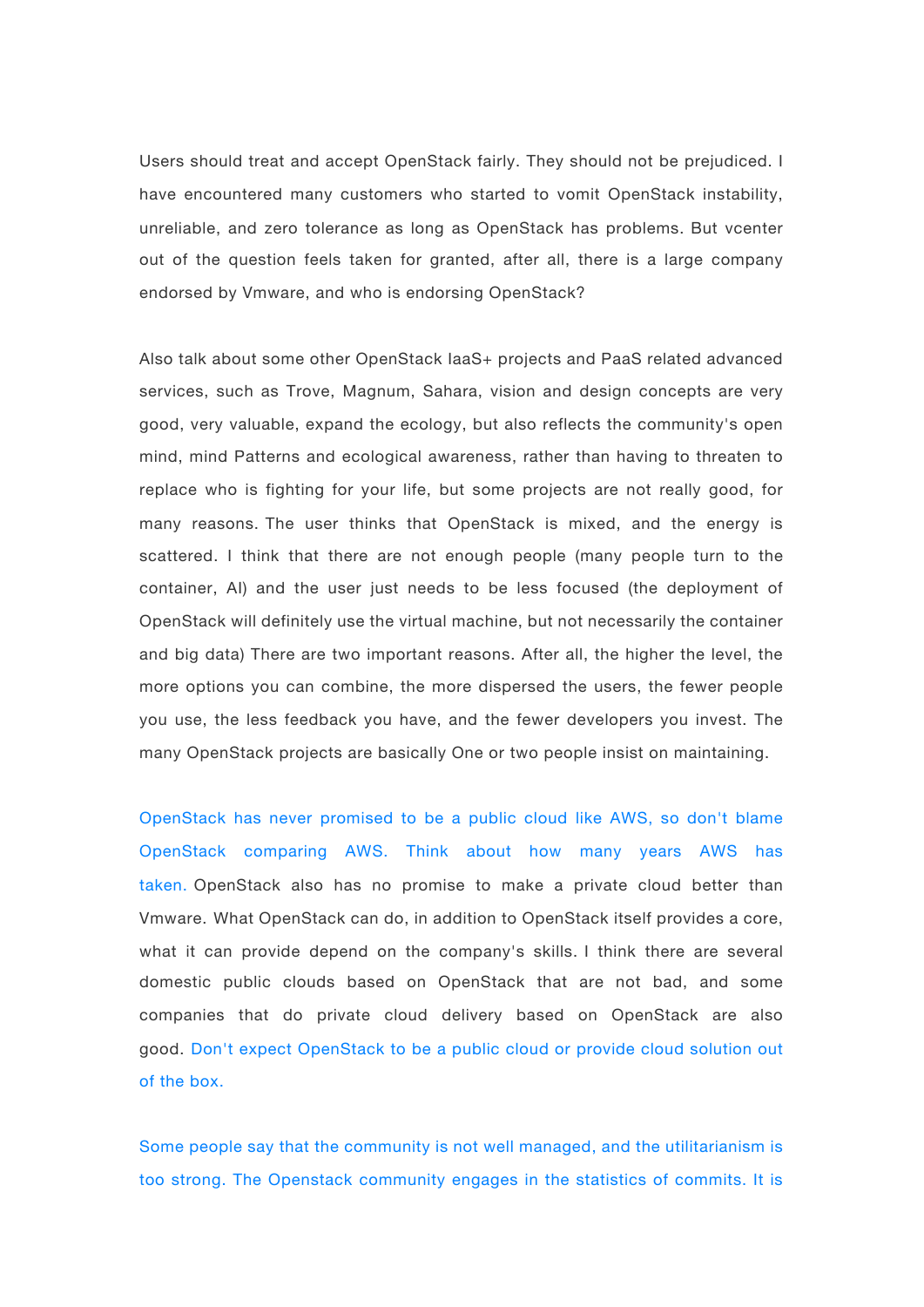not the technology itself that is involved in open source. Many of them care about the statistics. I think that "utilitarian" is partially reasonable. Open source also needs companies' support and contribution. Excluding a few of the open-source pure geeks, most companies are considered KPI, which is not charity, and have profit-driven. There are indeed a few people who opportunistically game the statistics, but this is a minority and does not represent the entire community atmosphere. Others say that the community is endlessly squashed. OpenStack members come from major companies all over the world. The inconvenient thing is not to talk about the community. Is it the individual of the company, and often does not endlessly wandering around, endlessly opening meaningful meetings?

Regarding the future of OpenStack, I am still optimistic. Although it is not as active as it used to be, it has been used by a large number of customers on a large scale, including all walks of life, such as the Internet, banks and operators, whether it is a private cloud or a public cloud, and is constantly expanding new clusters. In the new deployment, there will be no possibility of being completely replaced in the short term. Its development trend may be like Linux, even if it is no longer a hot topic on the dinner table, it will certainly exist in IDC everywhere. 10,000 steps back, if the real OpenStack, like the CloudStack of the year, is gradually replaced by another IaaS solution xxxStack1, xxxStack2, OpenStack will also exist in any xxxStack, just like the UNIX system, the form will always exist in Linux. , BSD.

Also, for me personally, I sincerely thank OpenStack. From the beginning of the research to toss OpenStack, through OpenStack let me gradually understand and understand cloud computing from the white cloud that does not pass the cloud computing, and understand how cloud computing works and land. In OpenStack development, I also learned a lot of engineering knowledge and skills, how to communicate between distributed system components, how to achieve high availability, software architecture design concepts and so on. At the same time, I also met a lot of ancestors in the field of cloud computing and learned a lot of skills from them.